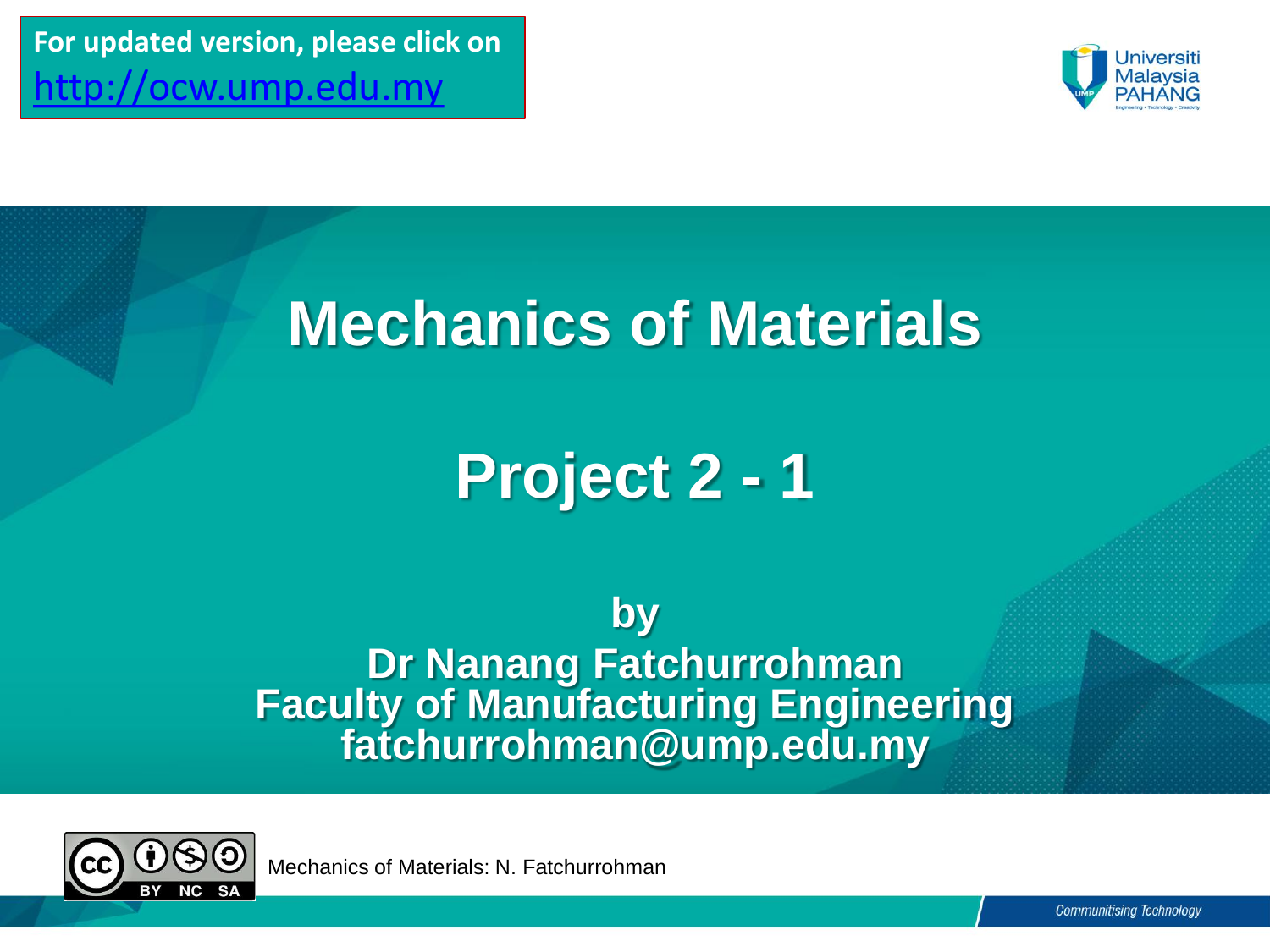## INTRODUCTION

- The I-beam had been chosen in this project, where it is also know as H-beam, universal beam (UB) and others because of its 'I' shaped cross section. The 'I' is known as flanges which is the horizontal element, and the 'web' is the vertical element. It is widely used in civil and construction industries. It had a varied important uses, such as, support trusses, or main framework in buildings.
- The I-beam made of steel had structure's integrity with relentless strength and support. Its immense power reduces the need of support structures, save time and cost, and make the structure more stable. It had the versatility and dependability that make them a coveted resource to every builder.
- In order to complete this project, we need to analyze the stress and strain for this I-beam using CAD Software which is CATIA. We chose three tests which are tension (axial), torsion and bending to undergo to that part.
- Axial force is the compression or tension force acting in a member. It is called concentric loading, when the axial force acts through the centroid of the member and eccentric loading, when the force is not acting through the centroid. Also, torsion is the twisting of an object due to an applied torque. Lastly, bending is the behaviour of a slender structural element subjected to an external load applied perpendicularly to a longitudinal axis of the element.



Mechanics of Materials: N. Fatchurrohman